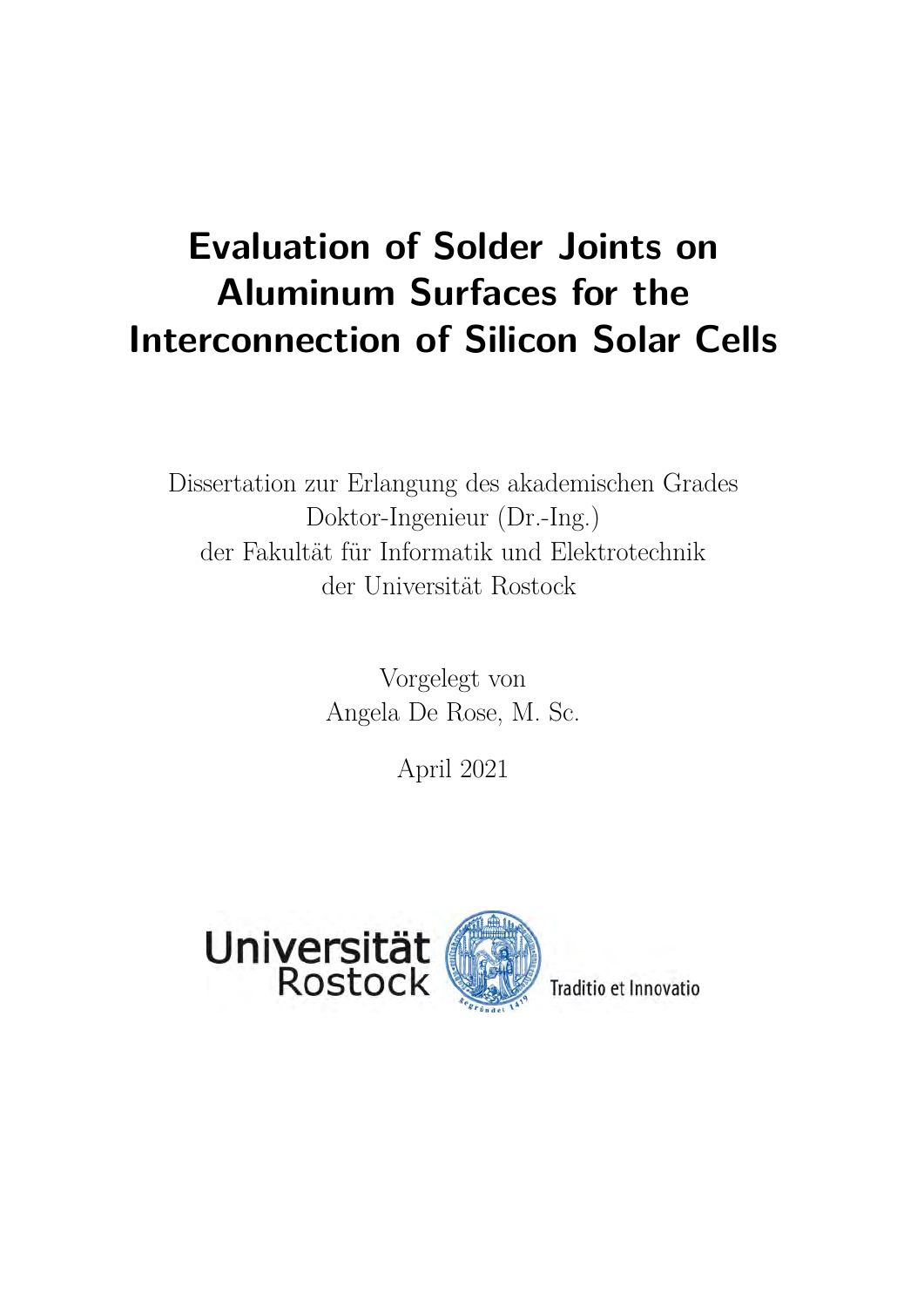## **Abstract**

In this thesis, direct soldering of aluminum is investigated, with a special focus on appplication in the photovoltaic industry. The native  $Al_2O_3$  layer impedes the solderability of Al components. However, strong solder joints can be formed when suitable surface coatings are used. The formation of solder joints and the relevant fundamental properties of these joints and coatings are evaluated.

For silicon solar cells, the rear electrode is typically made from Al, and expensive Ag rear pads are used for soldering instead of coatings. The established high-throughput interconnection equipment and the processes of the photovoltaic industry are used as a baseline in this work. With this, reliable soldering of Al at ambient air using temperatures of around 250 °C and no-clean flux is demonstrated.

A systematic evaluation of solder joints is presented to determine essential properties of the joints. The findings are correlated to the different coating materials to identify suitable material combinations. Solderable layers are deposited on Al by three different coating techniques. First, mechanical joining of Al and a solderable layer is done by roll cladding. Also, a wet-chemical coating by a zincate treatment and electroless plating is used. Lastly, thin solderable layers are deposited on Al by magnetron sputtering. Several material combinations of different layer thicknesses are tested. The wettability of the coatings with solder is characterized by means of the optical contact angle, as a simple method to assess the solderability. A systematic comparison of different coating thicknesses reveals a minimum required layer thickness for good wettability, strongly depending on the deposition method.

After soldering of the differently coated Al, an in-depth analysis of SnPb-based solder joints is performed, using several characterization techniques. The mechanical strength of the solder joints is investigated by a 90° peel force measurement, yielding a good correlation with the initial wetting tests. Solder joints on 200 µm thick coated Al foils show high peel forces of  $3 \text{ N mm}^{-1}$  to  $8 \text{ N mm}^{-1}$  for all three coating approaches. The electrical properties of the solder joints on all coatings have shown to be uncritical for the solar cell with  $< 20 \mu \Omega$  cm<sup>2</sup>. Isothermal aging at 85 °C and 125 °C is performed and several stable coatings are identified.

Using electron microscopy (SEM, TEM), the interfaces of the solder joints are analyzed with high resolution, regarding homogeneity and defects. In combination with EDX spectroscopy it is shown that diffusion zones and/or phase formation in the interfacial regions support adhesion of the material systems.

The most promising material combinations are tested on the Al rear side of Si solar cells. For wet-chemically and sputter-coated Al, a successful interconnection process is realized by infrared soldering on an industrial stringer with fast soldering times *<* 2 s. The implementation on Si solar cells is tested for FoilMet® solar cells with Al foil rear side and modified passivated emitter and rear cells (PERC) with PVD Al rear side. *I-*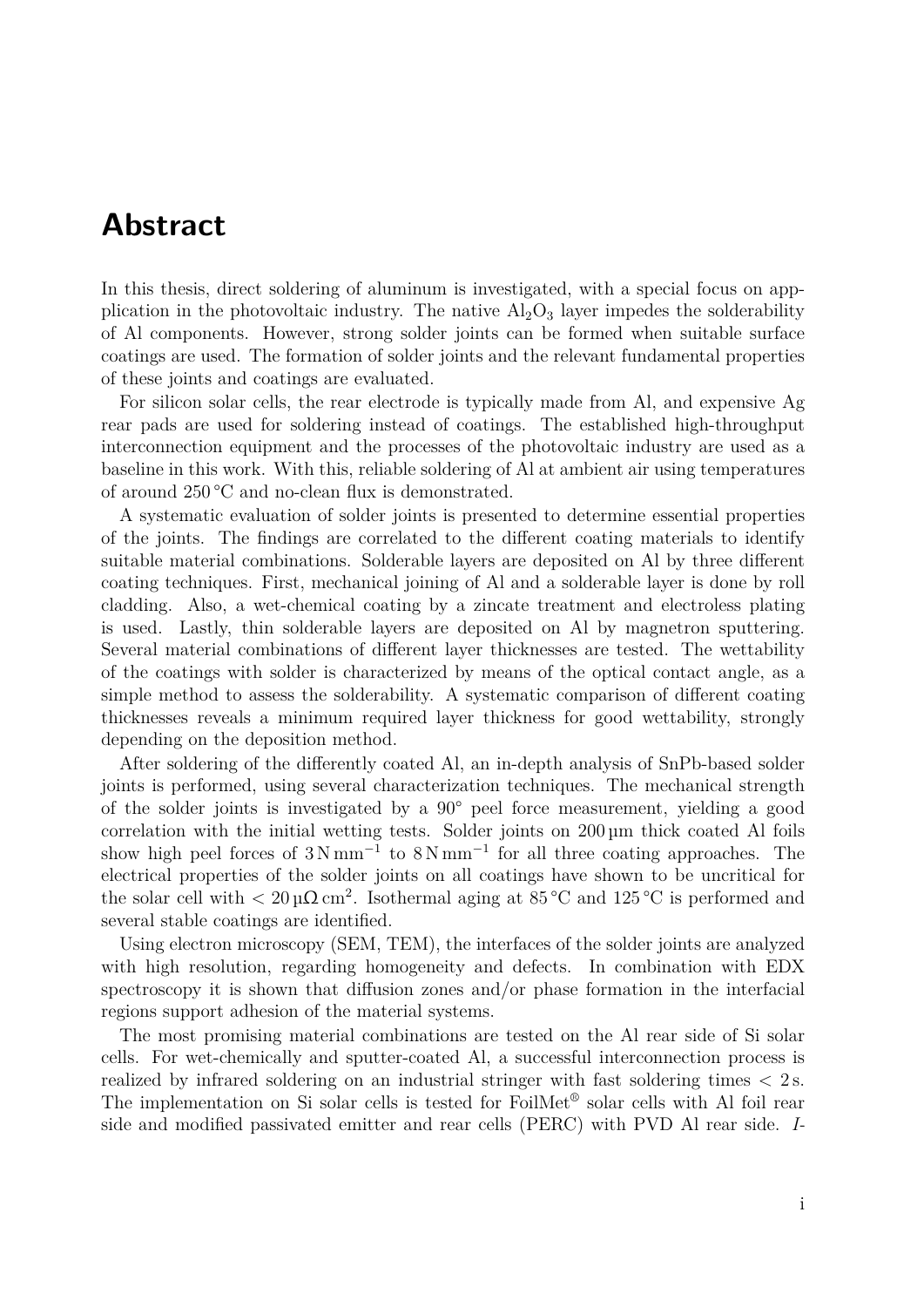*V* measurements and electroluminescence imaging of 1-cell-modules prove a successful module integration. A loss in module power of less than  $2\%$  is achieved after 200 thermal cycles in a climate chamber, on the same level as the current state-of-the-art PERC technology. Possible failure mechanisms of the solder joints are analyzed in detail on solar cell and module level. The overall results of the solder joint evaluation show the high potential of direct contacting Al for Si solar cells, by suitable coatings, in which established processes and tools of the photovoltaic industry can be used.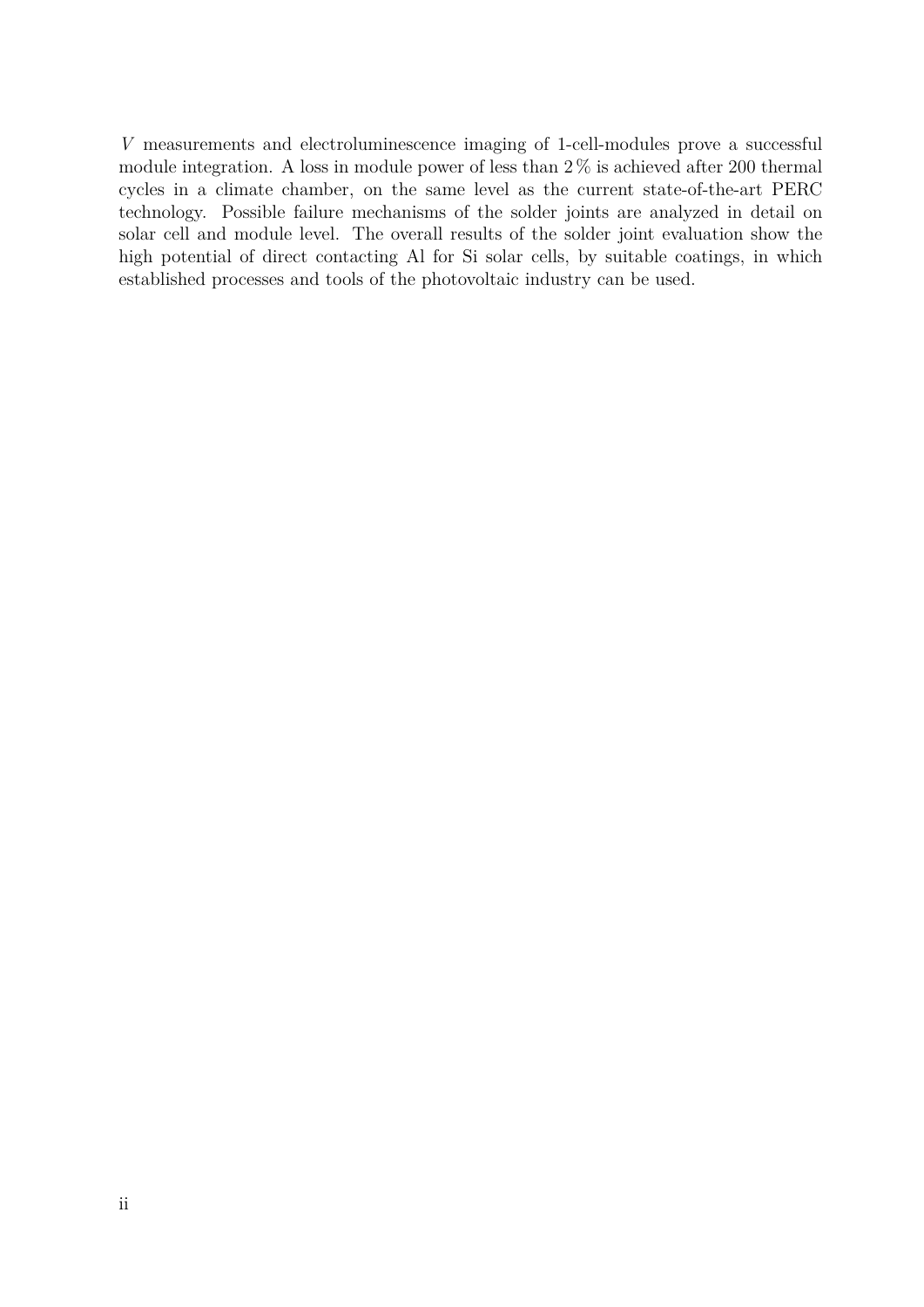## **Kurzfassung**

Im Rahmen dieser Dissertation wird die direkte Lötbarkeit von Aluminium, mit dem Ziel der Anwendung in der Photovoltaik Industrie, untersucht. Die natürliche  $Al_2O_3$  Oxidschicht erschwert das Weichlöten von Aluminiumbauteilen. Dennoch ist es möglich, unter der Verwendung einer geeigneten Oberflächenbeschichtung, starke Lötverbindungen auszubilden. Die Lötstellen, deren relevante Eigenschaften, sowie die der Beschichtungen, werden in der vorliegenden Arbeit evaluiert.

Die Rückseitenelektrode von Siliciumsolarzellen wird typischerweise aus Al hergestellt, wobei statt Beschichtungen zusätzliche teure Silberflächen als Lötkontakte genutzt werden. Als Grundlage für die Verschaltung in dieser Arbeit werden die in der Photovoltaik etablierten Hochdurchsatzanlagen und -prozesse verwendet. Unter diesen Bedingungen wird zuverlässiges Weichlöten von Al an Umgebungsluft bei Temperaturen um 250 °C mit no-clean Flussmittel demonstriert.

Um grundlegende Eigenschaften der Lötstellen zu bestimmen, wird eine systematische Bewertung der Lötstellen durchgeführt. Die Erkenntnisse werden mit den verschiedenen Beschichtungsmaterialien korreliert, um geeignete Materialkombinationen zu identifizieren. Es werden drei Beschichtungstechnologien verwendet, um lötbare Schichten auf Al abzuscheiden. Zum einen wird mechanisches Fügen von Al und einer lötbaren Schicht mittels Walzplattierung realisiert. Außerdem erfolgt die nasschemische Behandlung von Al mit Zinkatbeize und Nickelplating. Zuletzt wird die Abscheidung dünner Schichten mittels Sputterverfahren genutzt. Es wird eine Vielzahl von Materialkombinationen und -dicken untersucht. Ihre Benetzbarkeit mit flüssigem Weichlot wird mittels optischer Kontaktwinkelmessung bewertet, einer einfachen Methode um die Lötbarkeit zu testen. Ein systematischer Vergleich verschiedener Beschichtungsdicken zeigt, abhängig von der jeweiligen Beschichtungsmethode, eine benötigte minimale Dicke für gute Benetzbarkeit.

Nach dem Weichlöten des beschichteten Al wird eine eingehende Analyse von Zinn-Blei-Lötstellen mittels diverser Charakterisierungsverfahren durchgeführt. Die mechanische Festigkeit der Lötstellen wird mit einem 90° Abzugstest untersucht, wobei eine gute Korrelation der Ergebnisse mit den Benetzungstests beobachtet wird. Lötstellen auf 200 µm dicker beschichteter Aluminiumfolie erzielen hohe Haftkräfte zwischen 3 N mm<sup>−</sup><sup>1</sup> und 8 N mm<sup>−</sup><sup>1</sup> . Die elektrischen Eigenschaften der Lötstellen für alle Beschichtungen liegen im für die Solarzelle unkritischen Bereich *<* 20 µΩ cm<sup>2</sup> . Durch isotherme Alterung bei 85 °C und 125 °C werden mehrere temperaturstabile Kombinationen identifiziert.

Mittels Elektronenmikroskopie (REM, TEM) werden die Grenzflächen der Lötstellen bei hoher Auflösung hinsichtlich Homogenität und Defekten analysiert. Durch Kombinaton mit EDX Spektroskopie wird gezeigt, dass Diffusion und/oder Phasenbildungen an den Grenzflächen zur Verbesserung der Verbundhaftung führen.

Die vielversprechendsten Materialkombinationen werden auf der Aluminiumrückseite von Siliciumsolarzellen getestet. Für nasschemisch und sputterbeschichtetes Al wird ei-